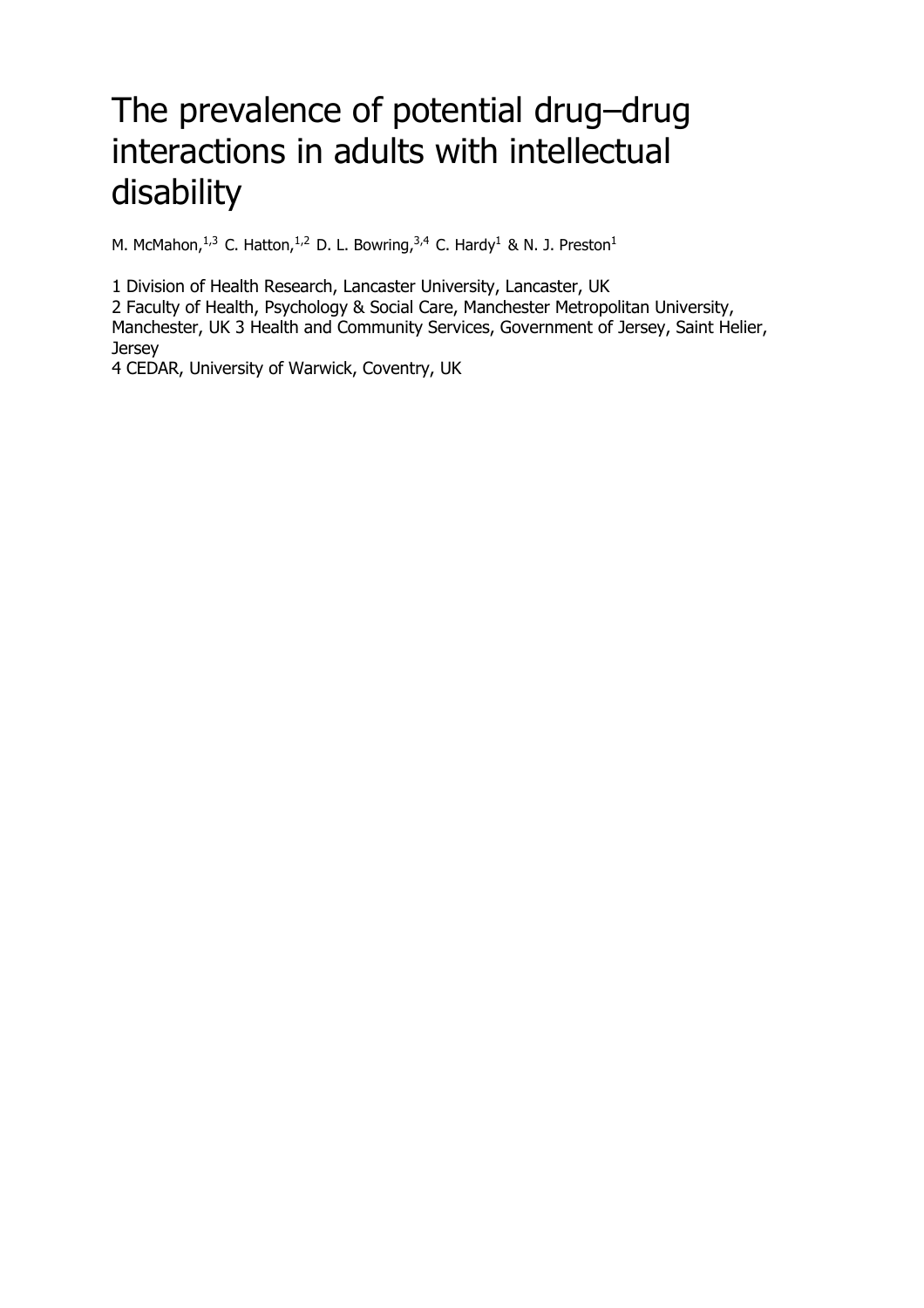# **Abstract**

# **Background**

There is a high use of medications in adults with intellectual disability (ID). One implication of taking multiple medications is the potential for drug–drug interactions (DDIs). How- ever, despite this being well highlighted in the main- stream literature, little is known about the incidence or associations of DDIs in the ID population.

## **Methods**

This study describes the prevalence, patterns and associations of potential DDIs in a total administrative sample of adults with ID known to services in Jersey. Demographic, health-related and medication data were collected from 217 adults known to ID services. Data were collected using a face-to-face survey. The Anatomical Therapeutic Chemical classification system was used to categorise medications, and Stockley's Drug Interaction Checker was used to classify potential DDIs. Drug– drug pairings were considered to be of clinical significance if they were to be 'avoided, adjusted, monitored or required further information'.

## **Results**

Potential DDIs of clinical significance were common. Exposure to potential DDIs of clinical significance was associated with being female, taking more than five medications (polypharmacy), living in residential care and having more health conditions. A simple regression was used to understand the effect of number of prescribed medications on potential DDIs of clinical significance. Every prescribed drug led to a 0.87 (95% confidence interval: 0.72–1.00) increase in having a potential DDI of clinical significance.

#### **Conclusion**

Adults with ID who live in residential care, are female, exposed to polypharmacy and have more health conditions may be more likely to have potential DDIs of clinical significance. Urgent consideration needs to be given to the potential of DDIs in this population given their exposure to high levels of medication.

#### **Keywords**

adverse reaction, drug–drug interaction, intellectual disability, medication, polypharmacy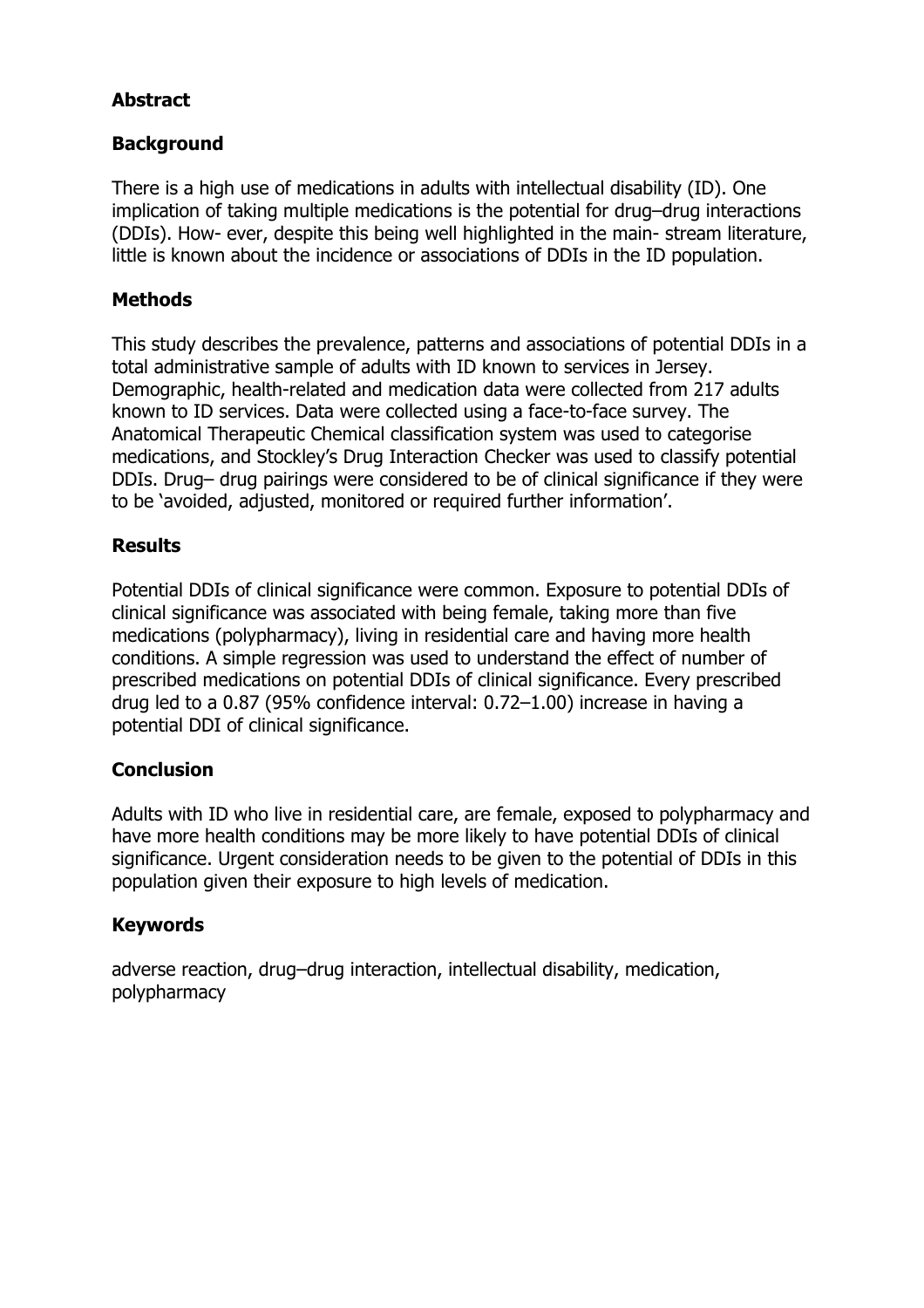#### **Introduction**

People with intellectual disability (ID) have greater physical and mental health needs than the general population [\(Hughes-McCormack](#page-17-0) et al. 2018, [Kinnear](#page-17-1) et al. 2018, [McMahon](#page-17-2) and Hatton 2020). Health inequalities for people with ID start early in life and widen with age, with the age of death being distinctly earlier than the general population [\(Glover](#page-16-0) et al. 2017, [Landes](#page-17-3) et al. 2020, [O'Leary](#page-18-0) et al. 2018, [Trollor](#page-18-1) et al. [2017\)](#page-18-1). A direct consequence of poor health is the need for individuals with ID to take more medications to combat the influence of morbidity [\(Emerson](#page-16-1) et al. 2016, [Arnold](#page-16-2) 1993, Hove et al. [2019,](#page-16-3) [McMahon](#page-17-4) et al. 2020, [O'Dwyer](#page-18-3) et al. 2019, O'Dwyer et al. [2016\)](#page-18-3). There is a growing evidence base that describes the incidence and associations of polypharmacy and psychotropic polypharmacy in this population [\(Bowring](#page-16-4) et al. 2017, [Haider](#page-16-5) et al. 2014, [Lunsky](#page-17-5) and Modi 2017, [O'Dwyer](#page-18-4) et al. [2018,](#page-18-4) [O'Dwyer](#page-18-3) et al. 2016). A recent study (McMahon et al. 2020) has drawn attention to the need to consider the impact of adverse drug reactions in this population by considering the epidemiology of drug-drug interactions (DDI) given the potential to cause significant harm [\(Preston](#page-18-5) 2019).

A DDI can be defined as the effect that one drug has on another (Preston, 2019). They are considered pharmacokinetic when the absorption, distribution, metabolism or elimination of a drug is altered due to the presence of another drug [\(Palleria](#page-18-6) et al. [2013\)](#page-18-6) or pharmacodynamic when interacting drugs have either additive or opposing effects [\(Preston](#page-18-5) 2019). Drug-drug interactions are an important consideration when prescribing medications for people with ID (McMahon *et al.* 2020). To date, the issue of DDIs has not been widely explored in people with ID, with most evidence found in the elderly population [\(Björkman](#page-16-6) et al. 2002, [Juurlink](#page-17-6) et al. 2003, [Novaes](#page-18-7) et al. [2017,](#page-18-7) [Rodrigues](#page-18-8) and Oliveira 2016). Apart from Joos et al. (2016), Floch et al. (2018), and more recently, The Learning Disability Mortality Review (LeDeR) [2020], the present authors are not aware of other research investigating the presence of potential DDIs in the ID population. Both Joos et al. (2016) and Floch et al. (2018) identified a high proportion of potential DDIs in their studies. Joos et al (2016) cited Topiramate and Valproic acid as the most frequently occurring drug-pairing that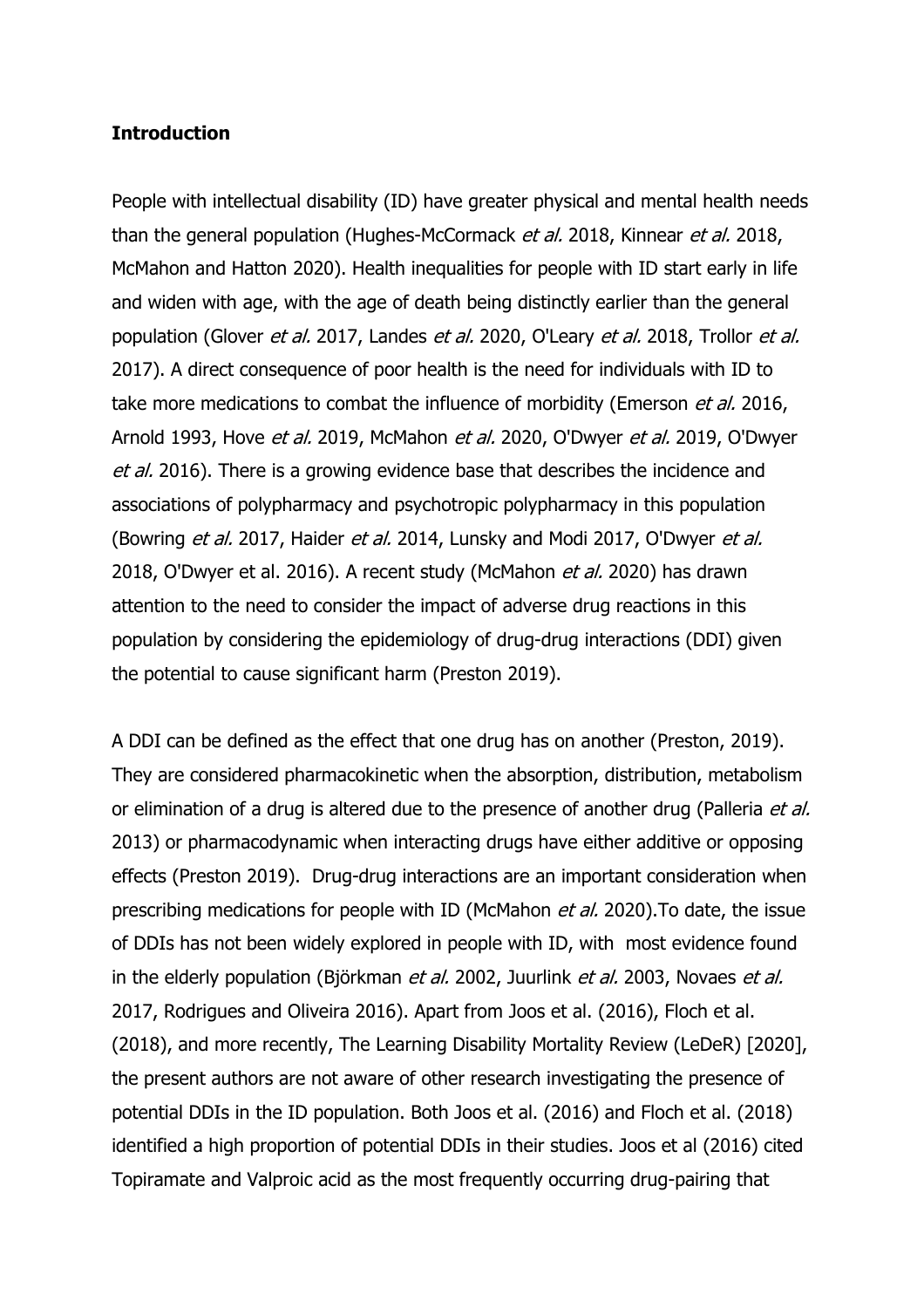resulted in DDIs, while LeDeR (2020) highlighted a significant proportion of potential DDIs with Valproate products, Lamotrigine, Topiramate and Phenytoin being the most common.

Caution must be observed when interpreting evidence of potential DDIs, as they depend on many pharmacokinetic and pharmacodynamic factors. The risk of DDIs (Palleria et al. 2013; Kohler et al. 2000) and adverse drug reactions (Gnjidic et al. 2012) increases with the number of medications prescribed [\(Preston 2019\)](#page-18-5). This presents a significant risk for people with ID, as they are more likely to have multiple health conditions, increased medication use, and communication difficulties, with some adults being unable to feedback side effects experienced (Kinnear et al. 2018, Smith *et al.* 2020).

This study builds upon the findings of previous research (McMahon et al. 2020) and describes the prevalence, patterns and associations of potential DDIs in a total administrative sample of adults with intellectual disability known to services in Jersey.

# **Method**

#### **Procedure**

This study was undertaken in Jersey, Channel Islands, in a total administrative population sample of adults known to ID services. Further methodological details are available in the following (McMahon et al. 2020, McMahon and Hatton 2020, McMahon, Bowring and Hatton, 2019 and Bowring et al. 2017).

#### **Setting and Participants**

Jersey is a self-governing British Crown dependency with a population of just over 105 000 people (Government of Jersey, 2020). Of these inhabitants, approximately 86,000 are aged over 18. A previous meta-analysis indicating an administrative adult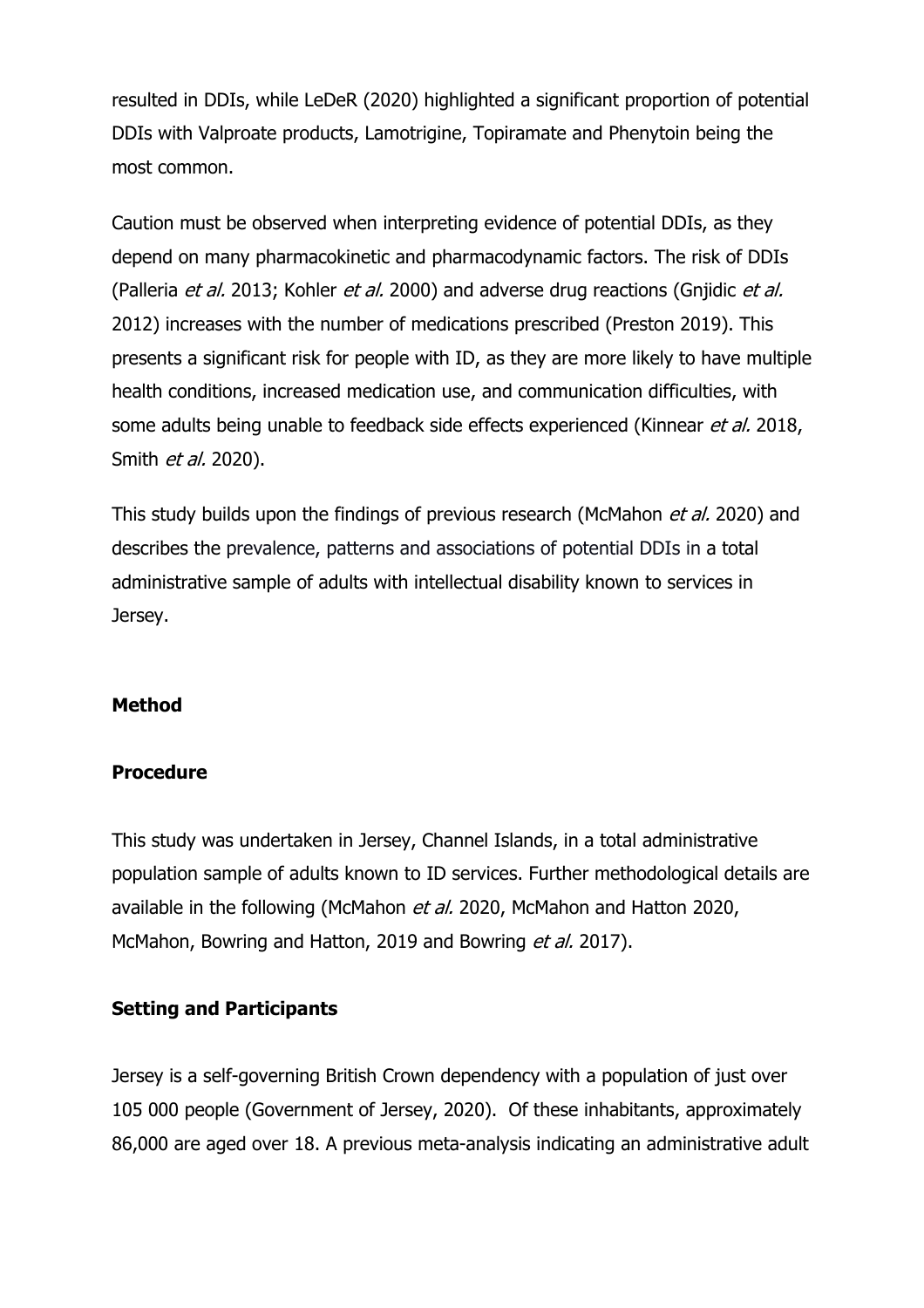ID prevalence rate of 4.94/1000 (95% CI: 3.66–6.22) [\(Maulik](#page-17-7) et al. 2011) would suggest that approximately 427 adults with ID may live in Jersey.

In sum, 285 adults with ID were known to services, and data were collected on 217, a 76% response rate [approximately 66.7% of all expected adults with ID in Jersey]. All individuals with ID in Jersey have access to specialist ID services that operate peripatetically. People with complex, physical, behavioural or psychiatric needs are assigned a community nurse who coordinates the necessary specialist health and social care support. All data were collected by a face-to-face survey and medication data were collected directly from prescription charts, individual medication administration records or by examining any medication the person had in their possession. Participants' degree of intellectual disability was administratively defined by Jersey's Health and Community Services in the participant's health and social care records. This classification was used to stratify the sample for analysis. Overall, 56.6% of the sample was male ( $n=122$ ), the mean age of participants was 44.5 years (SD = 16.2, range =  $18-84$  years). Just under half of the sample had a mild ID (n=108), the mean number of ICD-10 conditions was 3.82 (SD=2.71), 24% of the sample had an epilepsy diagnosis ( $n=52$ ), and over 50% ( $n=114$ ) of participants had mental health or behavioural issues. Selected personal and health characteristics of participants are presented in Table 1.

**Table 1 Demographic and health characteristics of the study population (n=217)**

| <b>Characteristic</b>             | N(96)             |
|-----------------------------------|-------------------|
| Gender / Age                      |                   |
| Male                              | 122 (56.2)        |
| Female                            | 95 (43.8)         |
| Mean age in years                 | 44.51 (SD: 16.24) |
| Degree of intellectual disability |                   |
| Mild intellectual disability      | 108 (49.8)        |
| Moderate intellectual disability  | 56 (25.8)         |
| Severe intellectual disability    | 34 (15.7)         |
| Profound intellectual disability  | 19 (8.8)          |
| <b>Communication</b>              |                   |
| Never speaks a word               | 23(10.6)          |
| Uses a few words only             | (17.1)<br>37      |
| Speaks using sentences as normal  | 151 (69.6)        |
| Can talk but does not speak       | 6(2.8)            |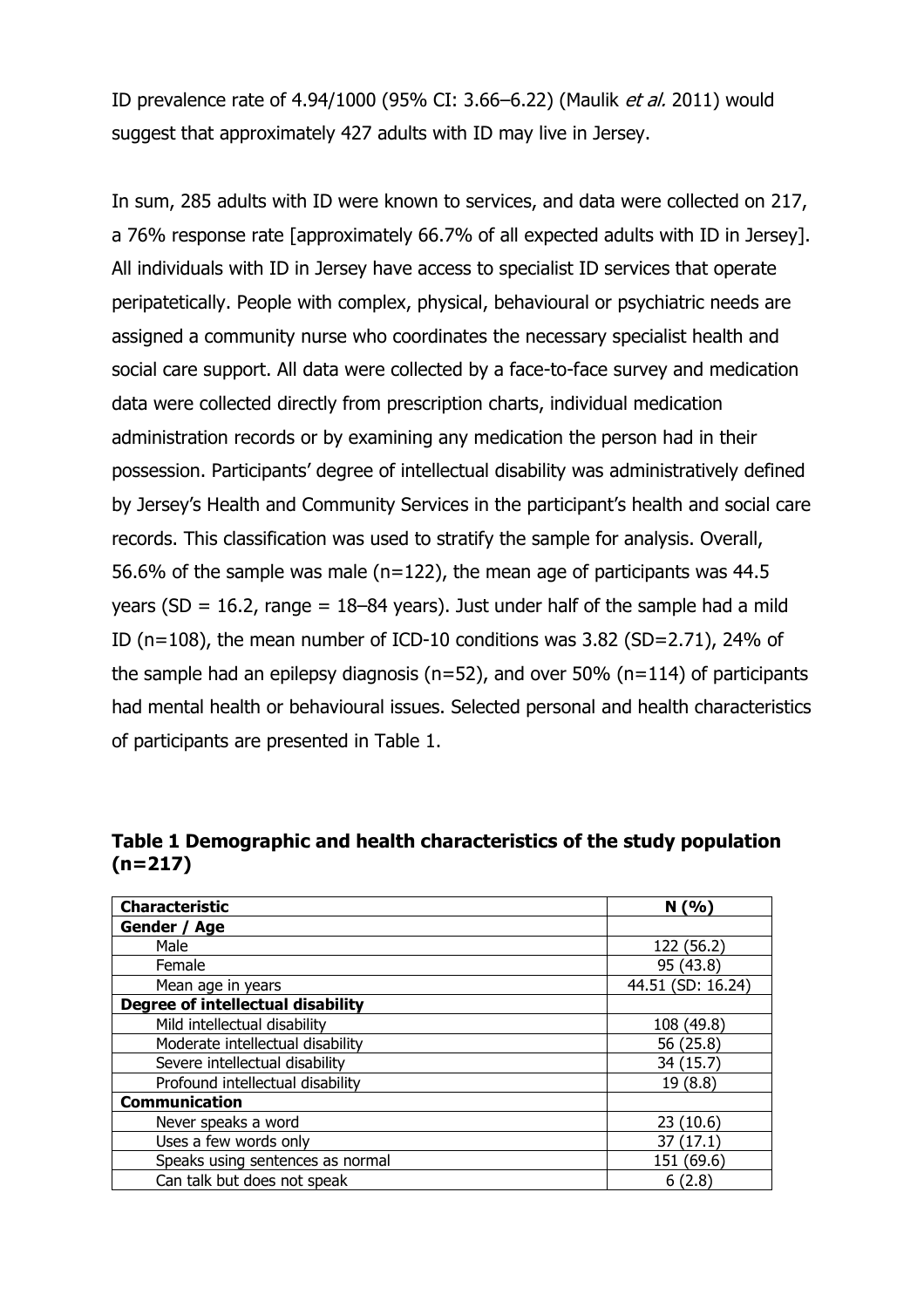| <b>Polypharmacy</b>                                            |            |
|----------------------------------------------------------------|------------|
| No Polypharmacy                                                | 134 (61.8) |
| Polypharmacy (≥5 medications)                                  | 83 (38.2)  |
| <b>Psychotropic Polypharmacy</b>                               |            |
| No Psychotropic Polypharmacy                                   | 167 (77)   |
| Psychotropic Polypharmacy (≥2 psychotropic medications)        | 50(23)     |
| <b>Residence</b>                                               |            |
| Non-residential care                                           | 110 (50.7) |
| Residential care                                               | 107 (49.3) |
| <b>Down Syndrome</b>                                           |            |
| Down Syndrome                                                  | 29 (13.4)  |
| No Down Syndrome                                               | 188 (86.6) |
| Epilepsy*                                                      |            |
| Epilepsy Diagnosis                                             | 52 (24.0)  |
| Query Epilepsy Diagnosis                                       | 3(1.3)     |
| No Epilepsy Diagnoses                                          | 162 (74.7) |
| Psychiatric disorder diagnosed over the life course*           |            |
| Psychiatric disorder                                           | 73 (33.6)  |
| Unable to ascertain if disorder diagnosed over the life course | 5(2.3)     |
| No Psychiatric disorder                                        | 137 (63.1) |
| <b>Most prevalent ICD-10 Conditions</b>                        |            |
| Mental health illnesses or behavioural problems                | 114 (52.5) |
| Diseases of the musculoskeletal system                         | 76 (35)    |
| Diseases of the digestive system                               | 75 (34.6)  |
| Endocrine, nutritional or metabolic conditions                 | 67 (30.9)  |
| Diseases of the skin                                           | 67 (30.9)  |
| Diseases of the genitourinary system                           | 65 (30)    |
| Neurological conditions                                        | 65 (30)    |
|                                                                | (Mean, SD) |
| <b>Number of ICD-10 Conditions</b>                             | 3.82(2.71) |

\* Notes: Three participants did not have a definite diagnosis of epilepsy were excluded from analysis. It could not be determined in five instances if participants had a psychiatric disorder diagnosed over the life course and these were also excluded from analysis.

# **Ethical Approval**

Ethical approval was granted from the Faculty of Health and Medicine Research Ethics Committee at Lancaster University and by the Government of Jersey, Health and Community Services Ethics Committee. Procedures for recruiting participants lacking capacity and including arrangements for identifying and consulting consultees were developed using guidance from the Mental Capacity Act (2005) and the Health Research Authority [\(www.hra.nhs.uk\)](http://www.hra.nhs.uk/).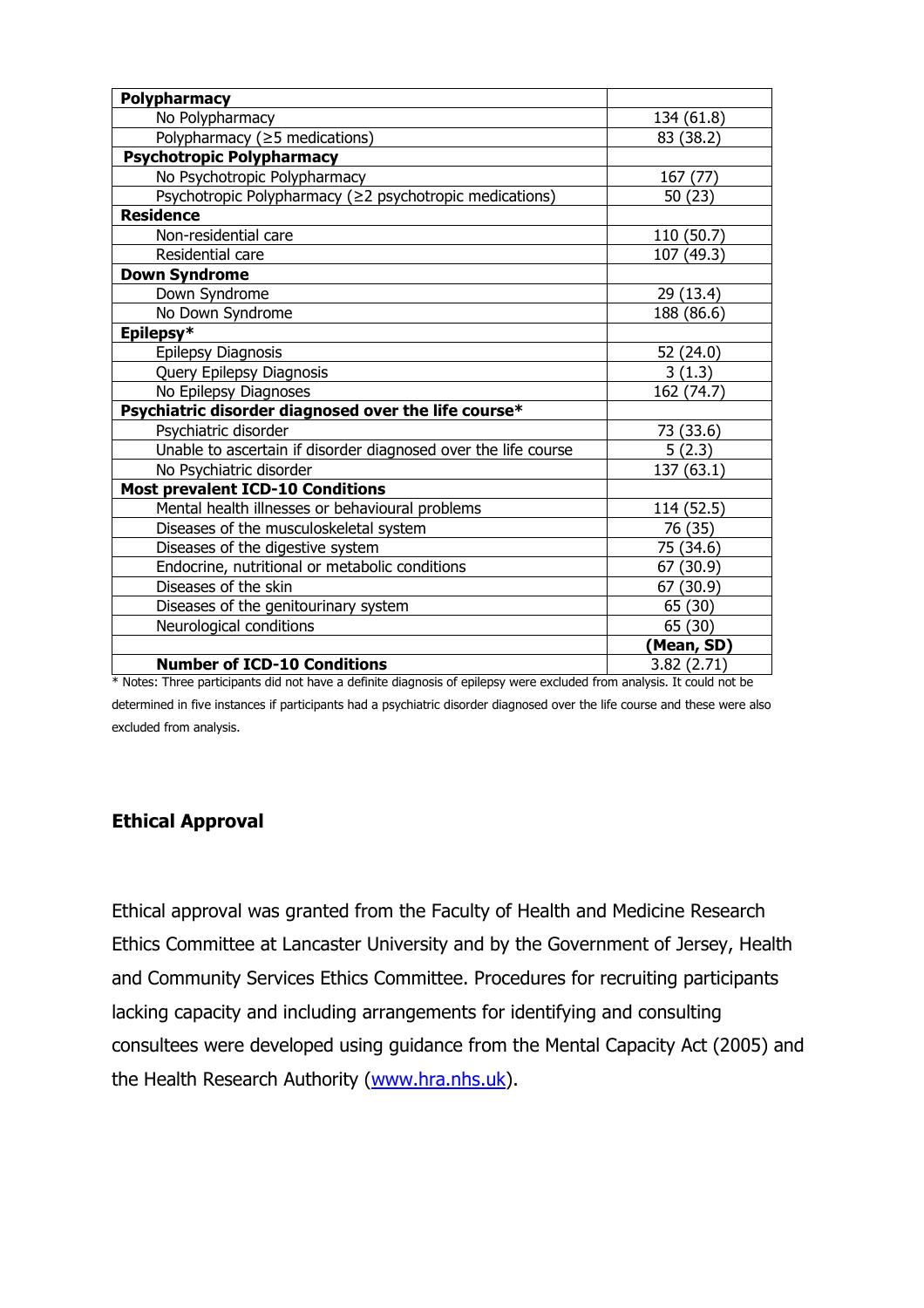#### **Measures**

Demographic and health data on each participant, for example, gender, age, residence, communication ability and health conditions using ICD-10 classification Chapter headings (McMahon and Hatton, 2020), was collected from face-to-face surveys with the participant or proxy informant. Medication data were collected on the medications the participant was prescribed, dosage, and whether the medication was prescribed regularly, for a short course basis, or on a 'pro re nata' (PRN) basis. PRN medication was included if it had been prescribed in the previous 28-day prescribing cycle by a medical prescriber. Our study included inhalation and transdermal routes of delivery but excluded topical agents that were applied as gels, creams, or ointments; as primary topical delivery systems are designed to deliver the active ingredient to local tissue so the risk of the drug entering systemic circulation is negligible (Benson  $et$  al. 2019). All data were cross-checked with the individual's electronic health and social care record and any inconsistencies were resolved with the community nurse.

All medications that participants took during the previous 28 days cycle were coded according to the World Health Organisation (WHO) Anatomical Therapeutic Chemical (ATC) [WHO, 2020] classification system and then entered into Stockley's Interactions Checker on the Medicines Complete platform

[\(https://about.medicinescomplete.com\)](https://about.medicinescomplete.com/). This interaction checker gives a description of the interaction under 'severity' level; provides guidance on the management of the interaction under '*action'*, and describes the weight of research behind the interaction under 'evidence'. Brief guidance of this is outlined in Appendix 1 to assist interpretation. To generate a dependent variable, we operationalised that potential DDIs were clinically significant if drug-drug interacting pairs were to be 'avoided, adjusted, monitored or required further information'.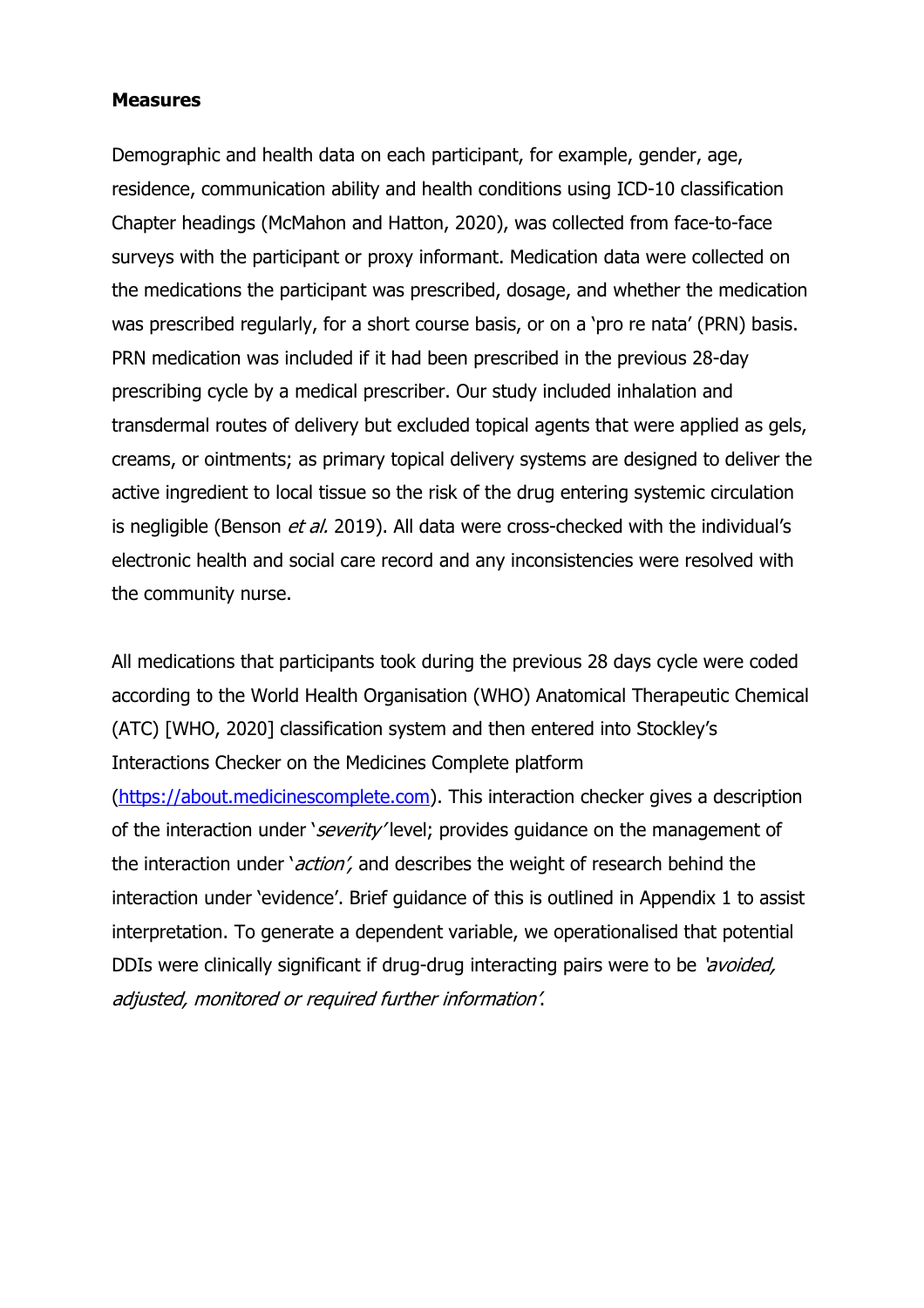# **Approach to analysis**

The study took the following analytical approach. Firstly, we undertook descriptive statistics (mean, standard deviation, sum, range) to describe the frequency and cumulative incidence of demographic variables, medication use and potential DDIs. Secondly, inferential statistics were used (Mann-Whitney U test and Kruskal-Wallis H test) to test the null hypothesis that there was no statistical difference between independent groups and potential clinically significant DDIs (dependent variable). In the final stage of analysis, we used linear regression to assess the relationship between the number of prescribed drugs (independent variable) and potentially clinically significant DDIs. Statistical significance was accepted at the ≤0.05 level of probability in all analysis.

## **Results**

In terms of medication, 83.4% ( $n = 181$ ) of participants were prescribed at least one medication (mean = 4.58, SD = 4.42, range =  $1-21$ ) while 38.2% of participants were exposed to polypharmacy (≥5 medications) [\(O'Dwyer et al. 2016\)](#page-18-3). The most frequently prescribed category of drugs from the ATC classification system were: neurologicals (n=375); alimentary tract and metabolism (n=255); dermatologicals (n=133); cardiovascular drugs (n=87) and drugs for the respiratory system (n=81). The five most frequently prescribed drugs were Paracetamol (n=58), Valproate (products) (n=34), Simvastatin (n=22) Risperidone (n=21) and Procyclidine (n=21).

In total, 519 potential DDIs of clinical significance were identified. 199 of these pairings needed to be avoided, adjusted or required close monitoring and 320 of these pairings required further information regarding potential interactions and adverse effects. Across all drug-drug pairings, in 235 instances, no DDIs of any potential clinical significance were identified. 105 participants had at least one potential DDI of clinical significance (mean=4.94 SD=4.84, range 1-25). Twenty-four drug combinations were recorded as needing adjustment. This primarily concerned the concomitant use of Lorazepam and Valproate products (study evidence) [n=7],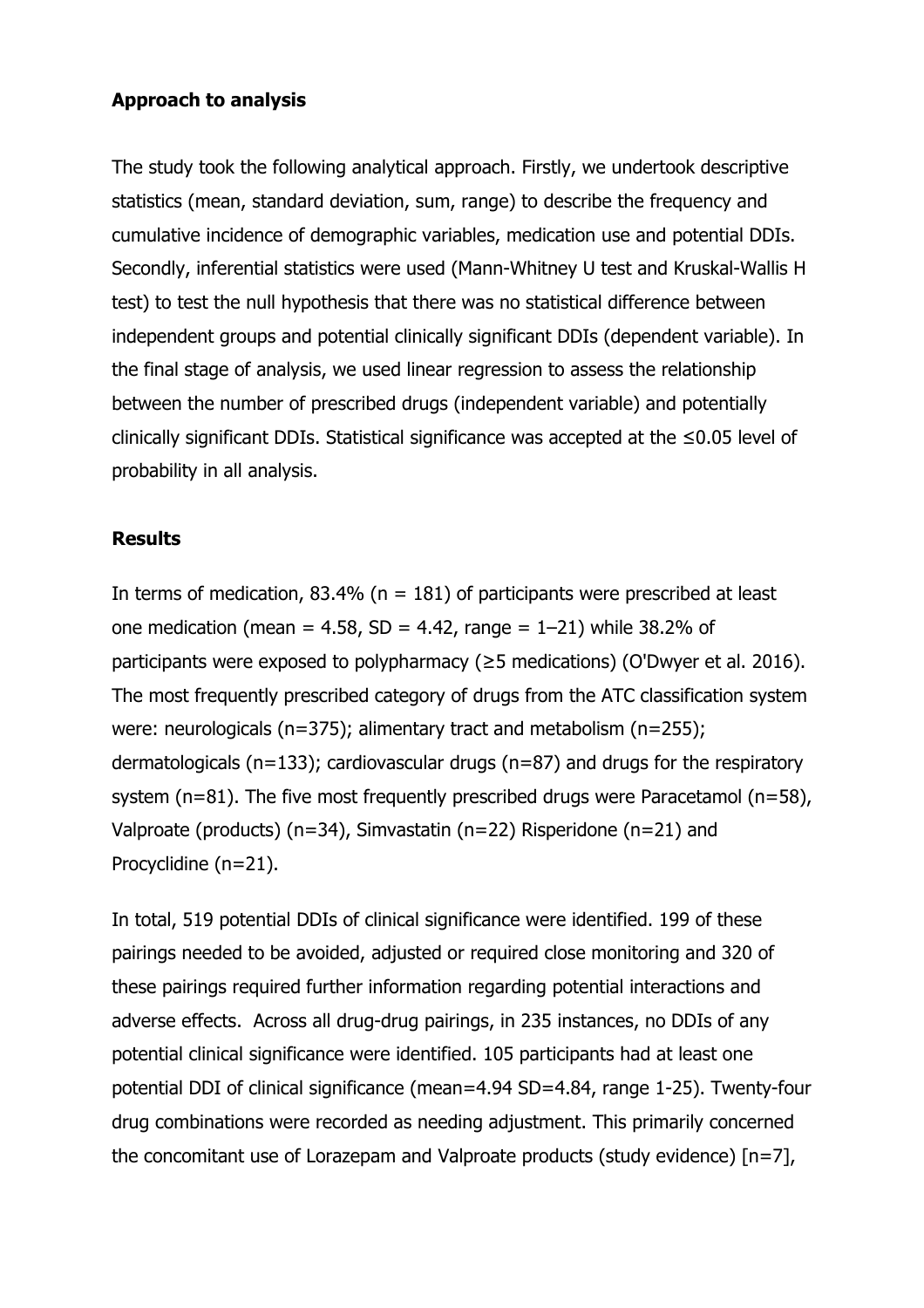Levothyroxine and Calcium supplements (case evidence) [n=6]; the remainder broadly concerned pharmacokinetic drug interaction mechanisms that alter disposition (absorption, distribution, elimination) of a co-administered agent.

In the next stage of analysis, we identified combinations of drugs that had potentially severe outcomes when co-administered with another drug. Citalopram  $(n=13)$ , Risperidone (n=21) and Valproate (products) (n=34) were the three most frequently prescribed drugs that had potentially severe outcomes when coadministered with another drug. Table 2 provides an overview of the frequencies of these potential DDIs and an overview of how these drugs potentially interacted with a range of other drugs where the source of evidence came from published studies only. These combinations, along with a brief overview of interactions are outlined.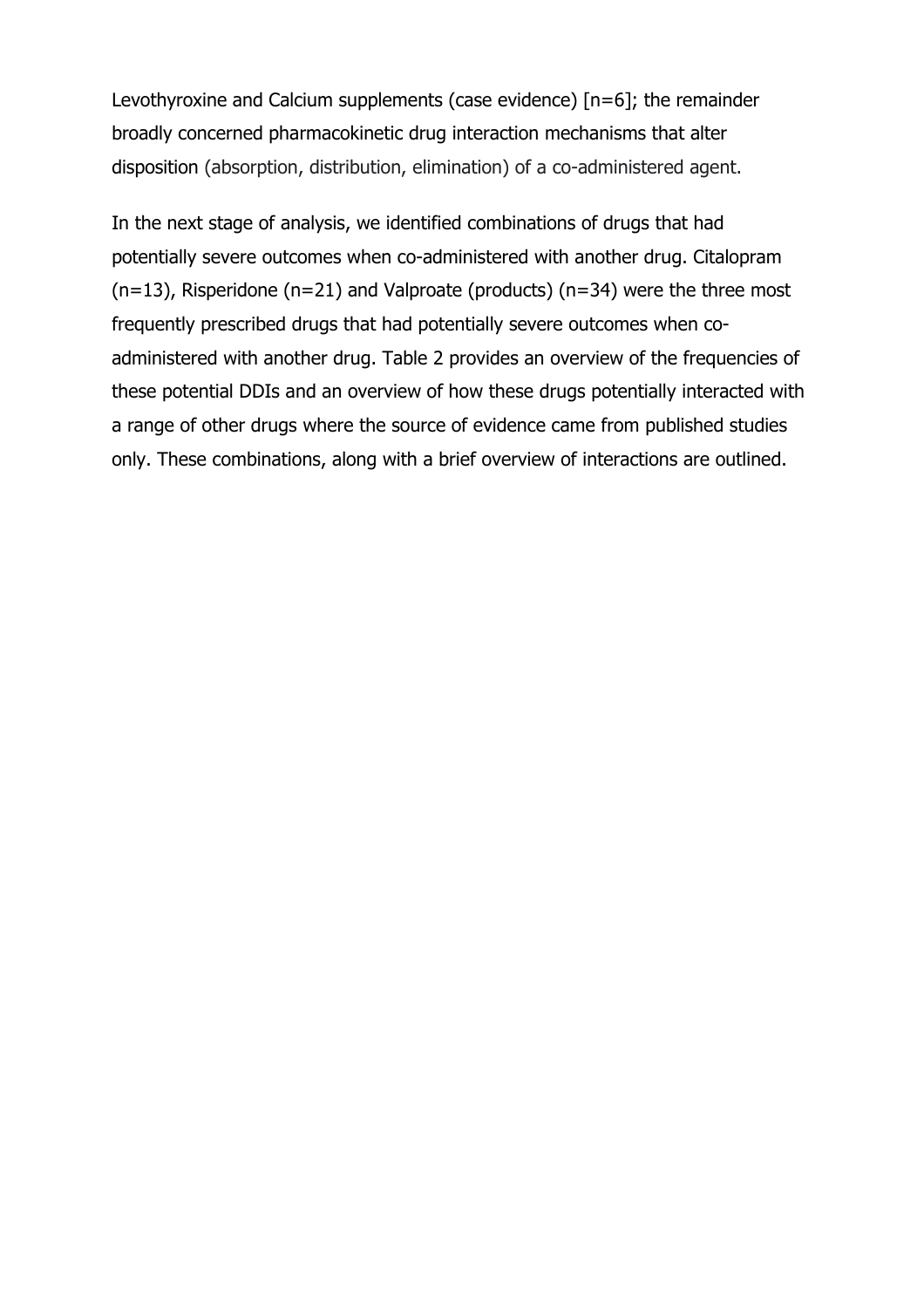#### **Table 2: Potential drug-drug Interaction combinations of the top three drugs (Citalopram, Risperidone and Valproate) causing severe outcomes**

| <b>ATC Interacting drug</b><br>combination(s)                                                                                                                                                                                      | Drug names                                            | Action                                    | Brief overview of potential drug-drug interaction from UpToDate (Lexicomp)(February 2021)                                                                                                                          |  |
|------------------------------------------------------------------------------------------------------------------------------------------------------------------------------------------------------------------------------------|-------------------------------------------------------|-------------------------------------------|--------------------------------------------------------------------------------------------------------------------------------------------------------------------------------------------------------------------|--|
| Frequency: 13 participants were prescribed Citalopram and this was responsible for 24 potential DDIs in the study. The following are potential DDIs that are associated with severe outcomes and<br>underpinned by study evidence. |                                                       |                                           |                                                                                                                                                                                                                    |  |
| N06AB04+N06AA09                                                                                                                                                                                                                    | Citalopram & Amitriptyline (n=1)                      | Information                               | Amitriptyline may enhance the serotonergic effect of Citalopram and also increase the serum concentration<br>of Citalopram. Citalopram may increase the serum concentration of Amitriptyline.                      |  |
| N06AB04+N05AH02<br>OR N05AH04                                                                                                                                                                                                      | Citalopram & Clozapine (n=1)/<br>Quetiapine (n=1)     | Information/<br>$\blacksquare$<br>monitor | Citalopram may enhance the adverse/toxic effect of certain antipsychotic drugs. QT- Antipsychotics may<br>enhance the QTc-prolonging effect of QT-prolonging Antidepressants.                                      |  |
| N06AB04+M01AC06<br>OR M01AE02                                                                                                                                                                                                      | Citalopram & Meloxicam (n=1) /<br>Naproxen $(n=2)$    | Information                               | Citalopram may enhance the antiplatelet effect of Nonsteroidal Anti-Inflammatory Agents (Nonselective).<br>Nonsteroidal Anti-Inflammatory Agents (Nonselective) may diminish the therapeutic effect of Citalopram. |  |
| N06AB04+A02BC01<br>OR A02BC03                                                                                                                                                                                                      | Citalopram & Omeprazole (n=1) /<br>Lansoprazole (n=1) | Monitor/<br>information                   | Omeprazole and/or Lansoprazole may increase the serum concentration of Citalopram.                                                                                                                                 |  |

**Frequency: 21 participants were prescribed Risperidone and this was responsible for 34 potential DDIs in the study. The following are potential DDIs that are associated with severe outcomes and underpinned by study evidence.**

| N05AX08+N06AA09 | Risperidone & Amitriptyline (n=1) | information |    | Anticholinergic Agents may enhance the adverse/toxic effect of other Anticholinergic Agents. CNS<br>Depressants may enhance the adverse/toxic effect of other CNS Depressants. Serotonergic Agents may<br>enhance the adverse/toxic effect of Antipsychotic Agents. Specifically, serotonergic agents may enhance<br>dopamine blockade, possibly increasing the risk for neuroleptic malignant syndrome. Antipsychotic Agents<br>may enhance the serotonergic effect of Serotonergic Agents. This could result in serotonin syndrome. |
|-----------------|-----------------------------------|-------------|----|---------------------------------------------------------------------------------------------------------------------------------------------------------------------------------------------------------------------------------------------------------------------------------------------------------------------------------------------------------------------------------------------------------------------------------------------------------------------------------------------------------------------------------------|
| N05AX08+N06AB03 | Risperidone & Fluoxetine (n=1)    | Monitor     |    | CYP2D6 Inhibitors may increase the serum concentration of Risperidone.                                                                                                                                                                                                                                                                                                                                                                                                                                                                |
| N05AX08+C03CA01 | Risperidone & Furosemide (n=2)    | Information | л. | Loop Diuretics may enhance the adverse/toxic effect of Risperidone                                                                                                                                                                                                                                                                                                                                                                                                                                                                    |
| N05AX08+N06AX16 | Risperidone & Venlafaxine (n=1)   | Information | п. | Serotonergic Agents may enhance the adverse/toxic effect of Antipsychotic Agents. Specifically, serotonergic<br>agents may enhance dopamine blockade, possibly increasing the risk for neuroleptic malignant syndrome.<br>Antipsychotic Agents may enhance the serotonergic effect of Serotonergic Agents. This could result in<br>serotonin syndrome.                                                                                                                                                                                |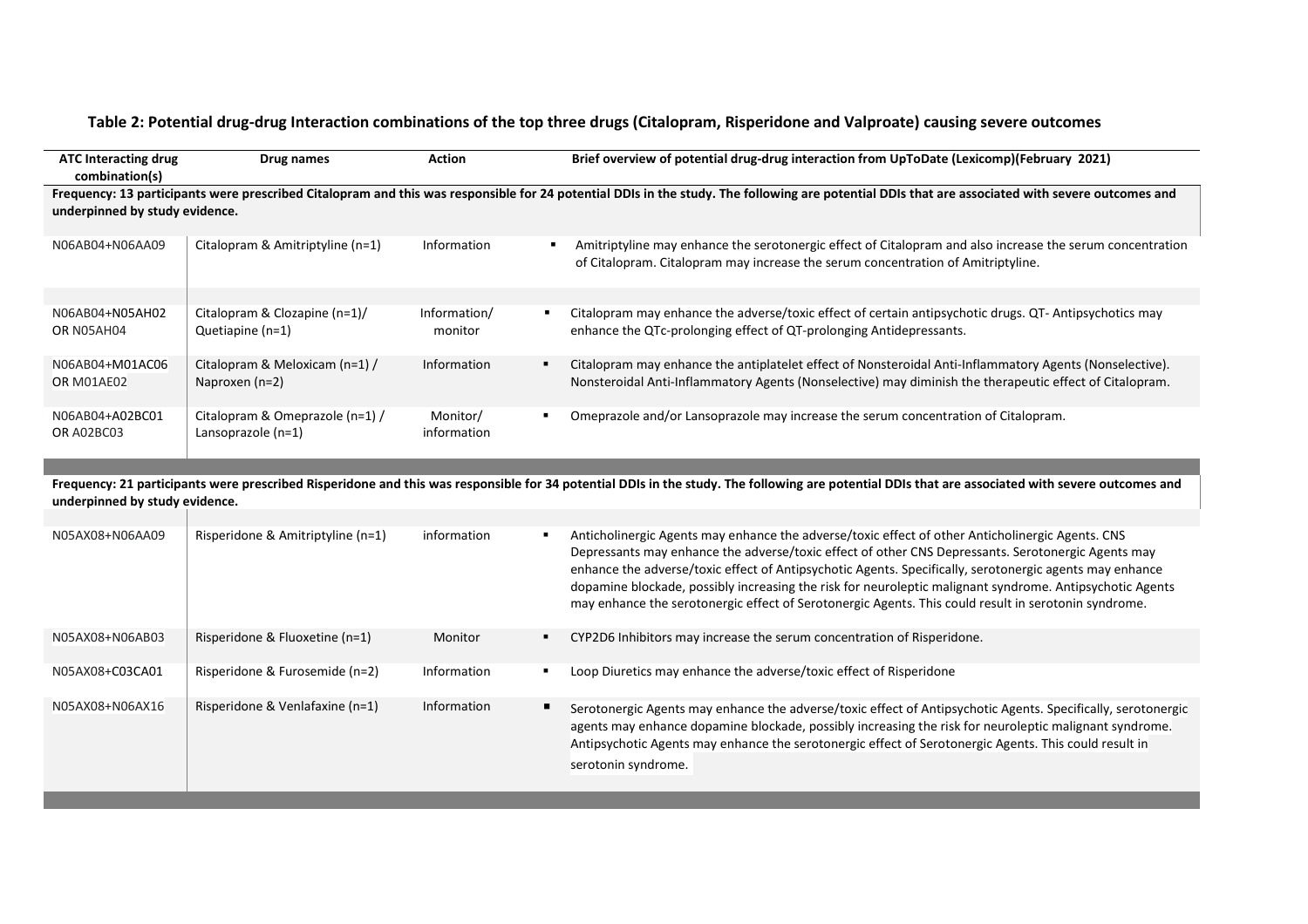**34 participants were prescribed Valproate products and this was responsible for 31 potential DDIs in the study. The following are potential DDIs that are associated with severe outcomes and underpinned by study evidence.**

| N03AG01+N03AF01  | Valproate & Carbamazepine (n=7) | Monitor | Valproate products may increase serum concentrations of the active metabolite(s) of Carbamazepine. Parent<br>carbamazepine concentrations may be increased, decreased, or unchanged. Carbamazepine may decrease<br>the serum concentration of Valproate products. |
|------------------|---------------------------------|---------|-------------------------------------------------------------------------------------------------------------------------------------------------------------------------------------------------------------------------------------------------------------------|
| N03AG01+ N03AB02 | Valproate & Phenytoin (n=1)     | Monitor | Valproate products may decrease the protein binding of Fosphenytoin-Phenytoin.                                                                                                                                                                                    |
| N03AG01+N03AX11  | Valproate & Topirimate (n=2)    | Monitor | Topiramate may enhance the adverse/toxic effect of Valproate Products.                                                                                                                                                                                            |
| N03AG01+N03AX09  | Valproate & Lamotrigine (n=1)   | Monitor | Valproate products may enhance the adverse/toxic effect of Lamotrigine. Valproate products may increase<br>the serum concentration of Lamotrigine.                                                                                                                |
| N03AG01+N03AA03  | Valproate & Primidone (n=1)     | Monitor | Valproate products may decrease the metabolism of Primidone. More specifically, the metabolism of<br>phenobarbital, primidone's primary active metabolite, may be decreased. Primidone may increase the serum<br>concentration of Valproate products.             |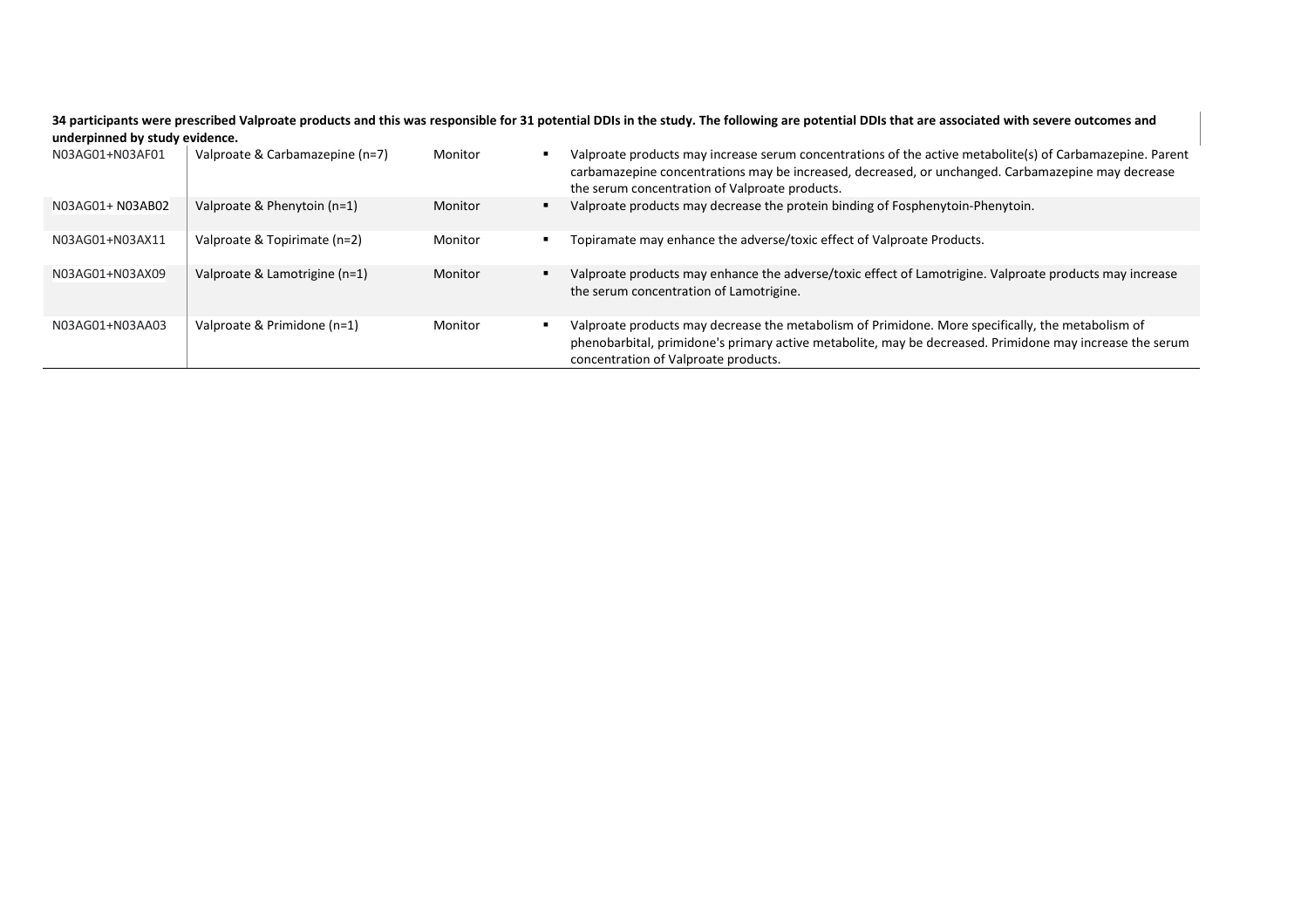In the second stage of analysis, it was determined that being female ( $U = 1054.5$ , p  $= .047$ ), polypharmacy (U=339.0, p<.001), living in residential care (U=983.0, p=0.033) and having more health conditions (as measured by ICD-10 classification)  $(H (17) = 31.71, P = .016)$  was associated with exposure to potential DDIs of clinical significance. There was no statistical association between exposure to potential DDIs of clinical significance and age ((H  $(17) = 21,48$ , P = .206), severity of ID (U =1227.0, p=.498), having had a psychiatric disorder diagnosed over the life course (U =1165.5, p=.364), Down syndrome (U=343.0, p=.143) or epilepsy (U=1113.0, p=.396). Potential DDIs of clinical significance were statistically more likely people who had endocrine, nutritional and metabolic disease ( $p$  <0.001), diseases of the ear (p=0.029), respiratory system (p <0.001), circulatory system (p <0.001), musculoskeletal system (p=0.021), genitourinary system (p=0.044), malformations and genetic problems (p=0.021) and injuries as a result of trauma and poisoning  $(p=0.041)$ .

The incidence of required action by the severity of ID was also examined. There was no statistical difference observed across the degree of ID and adjusting  $(H (3) = 3.62, P = .305)$ , monitoring  $(H (3) = 6.39, P = .094)$  or providing further information (H  $(3) = 1.10$ , P = .780) for potential clinically significant DDIs. We also examined the severity of potential DDIs and the ability to speak as the ability to selfreport may be important for quickly identifying adverse effects. No statistically significant associations were observed ( $p = 0.54$ ) identifying that there was no difference in the severity of potential DDIs across verbal and non-verbal participants.

In the final stage of analysis, a linear regression was undertaken to understand how the impact of prescribing drugs predicted the increase of potential DDIs of clinical significance (See Figure 1 for scatter diagram with linear regression line). The prediction equation was: number of potential drug-drug interactions of clinical significance =  $-1.792 + 0.870*$ number of prescribed drugs. Increased numbers of prescribed medications statistically predicted potential DDIs of clinical significance  $F(1, 103) = 137.34$ ,  $p < .0001$ , accounting for 57.2% of the variation in potential DDIs of clinical significance  $R^2$  = 56.7% (a medium size effect [Cohen 1988]). Every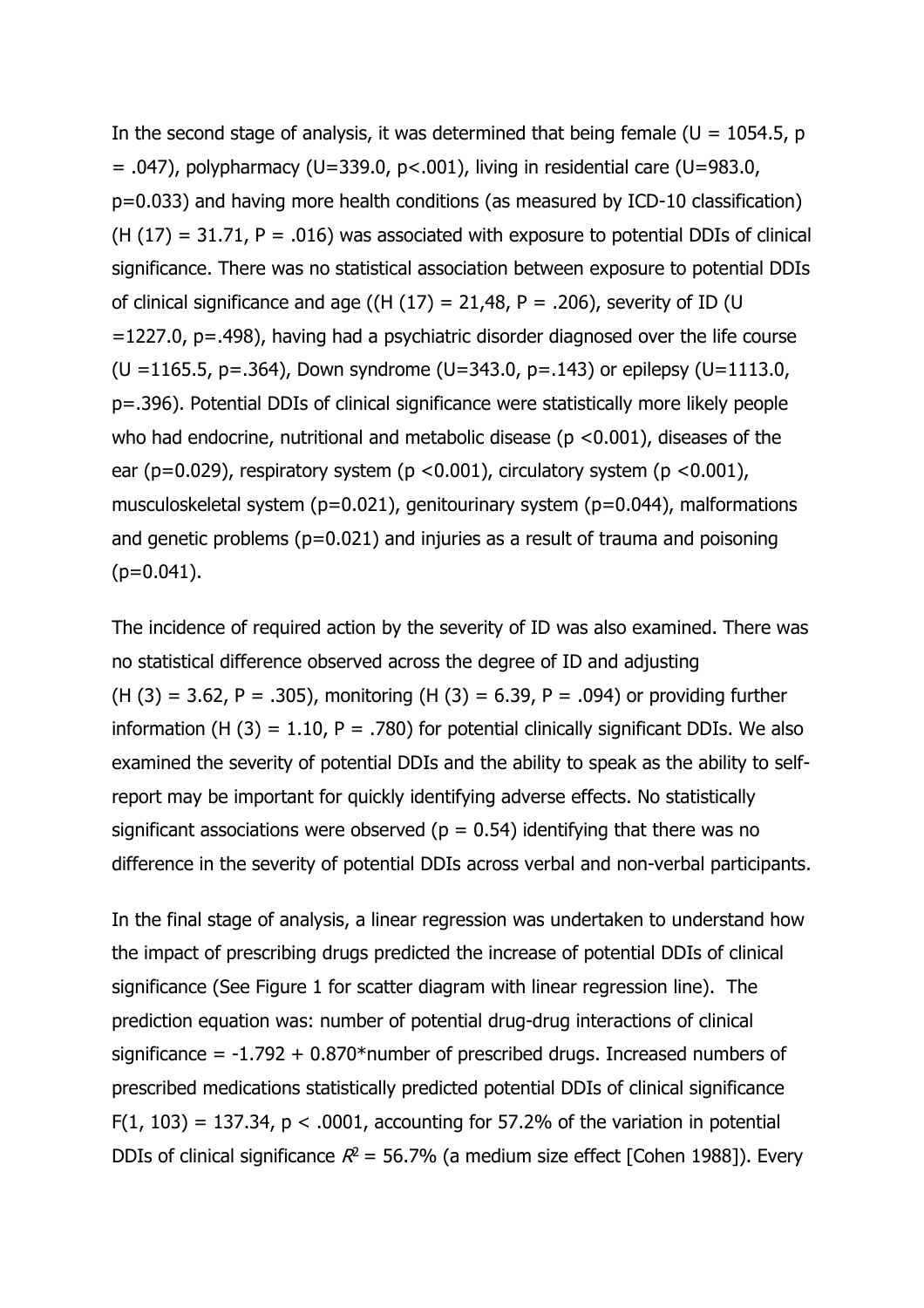extra prescribed drug increased the incidence of potential DDIs of clinical significance by 0.87 (95% CI: 0.72-1.00).



# **Figure 1: Scatterplot of potential drug-drug interaction vs. the number of prescribed drugs**

# **Discussion**

This study has identified a high prevalence of potential DDIs of clinical significance in an administrative population-level sample of adults with ID. Essentially, the more medications people with ID take, the greater the risk that an adverse reaction will occur [\(Preston](#page-16-1) 2015). This is important as people with ID are prescribed medications in high numbers and high doses. These findings are consistent with the current underdeveloped evidence base concerning pharmacological treatment in adults with ID (Floch *et al.* 2018; LeDeR 2020; Joos *et al.* 2016). These findings have important implications for a number of reasons: (1) the potential of developing DDIs of clinical significance is a genuine concern for this population. Just under half of this total administrative sample had at least one potential DDI of clinical significance and our study has illustrated that their incidence increases with the number of medications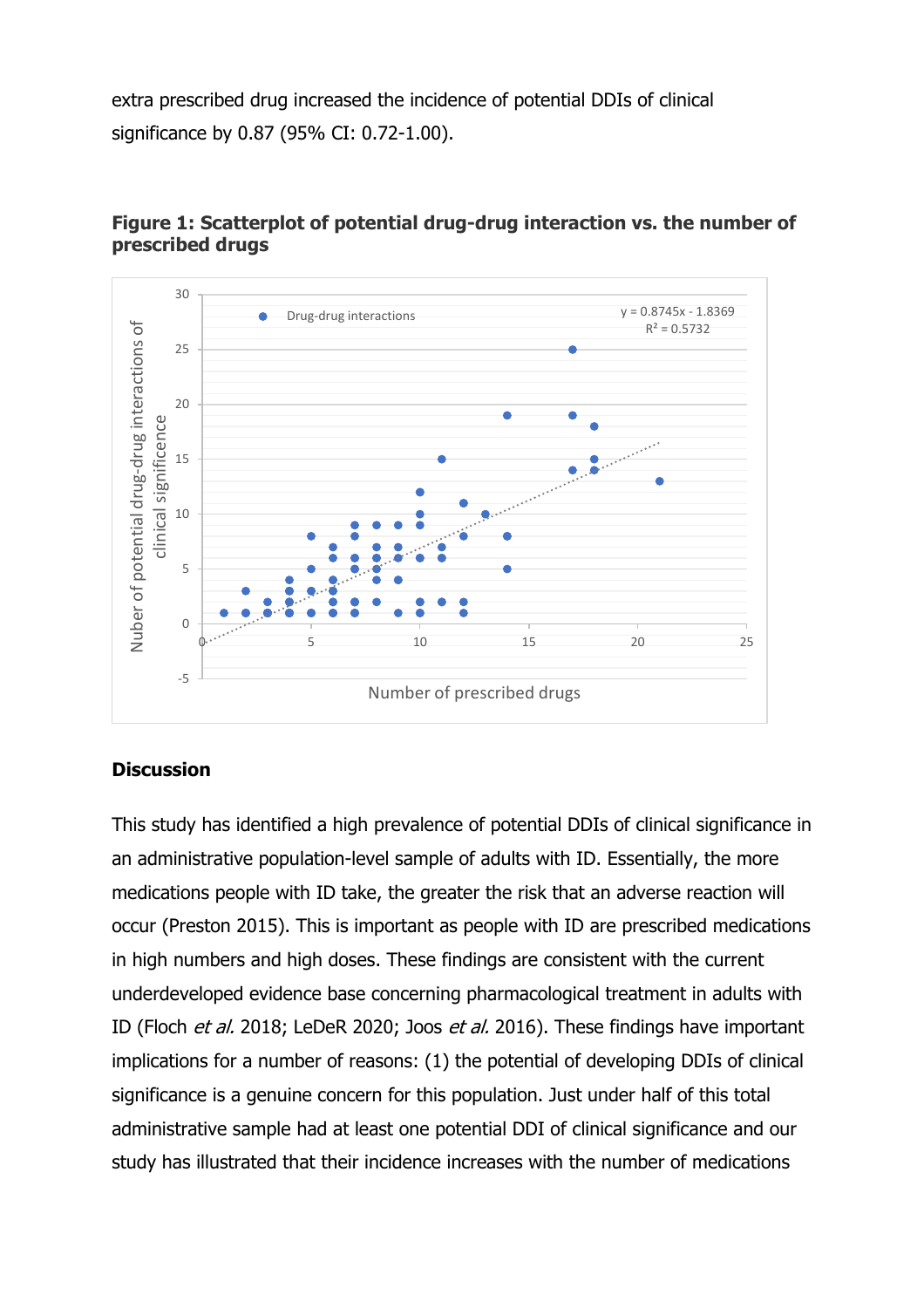prescribed. This concern is particularly acute in this population as they already expierence high levels of morbidity (McMahon and Hatton 2020) are frequently exposed to off label prescribing (for example, being prescribed psychotropic medications to manage challenging behaviour) [Bowring et al. 2017; Henderson et al. 2020] and such culumative effects may therefore negatively impact the health and wellbeing of this population. (2) Our results are similar to both Joos et al. (2016) and LeDeR (2020) who both identified that antiepileptics and Valproate products, in particular, are most commonly involved in potential DDIs. This study has identified that Valproate and Carbamazepine was the most frequently prescribed drug pairing that may produce severe DDIs. This underpins the need to ensure that there are comprehensive therapeutic drug monitoring regimes for individuals who are prescribed antiepileptic monotherapy or polytherapy to monitor for drug concentration levels. While this study had lower frequencies of antiepileptic combinations than Joos et al. (2016), their study was undertaken in an institution where participants were administered medications through enteral feeding tubes and nearly 50% were prescribed Valproate. (3) This study also identified specific cases where the concomitant use of medications such as Valproate and Lorazepam is a source for concern and prescribing adjustment may be necessary. For example, Valproate may increase the serum concentration of Lorazepam and decrease Lorazepam clearance, which could lead to augmented sedation (Samara et al. 1997). As Lorazepam is often prescribed as a PRN medication for people who have behaviours that challenge (Deb et al. [2015\)](#page-16-7) the full effects of such an interaction may only manifest when an individual is in an already distressed state. (4) Being female, living in residential care, taking more than five medications (polypharmacy) and having greater health needs were associated with exposure to potential DDIs of clinical significance. It is important to highlight that having had a psychiatric disorder diagnosed over the life course, or epilepsy, was not associated with having statistically significantly higher numbers of potential DDIs of clinical significance, but the drugs used to treat such conditions are commonly associated with greater severity of potential DDIs. One reason for this may be that as every extra prescribed drug led to a 0.87 increase of having a potential DDI of clinical significance, then greater levels of poor health (for example, having more ICD-10 conditions) is related to being prescribed more medications and consequent exposure to potential DDIs of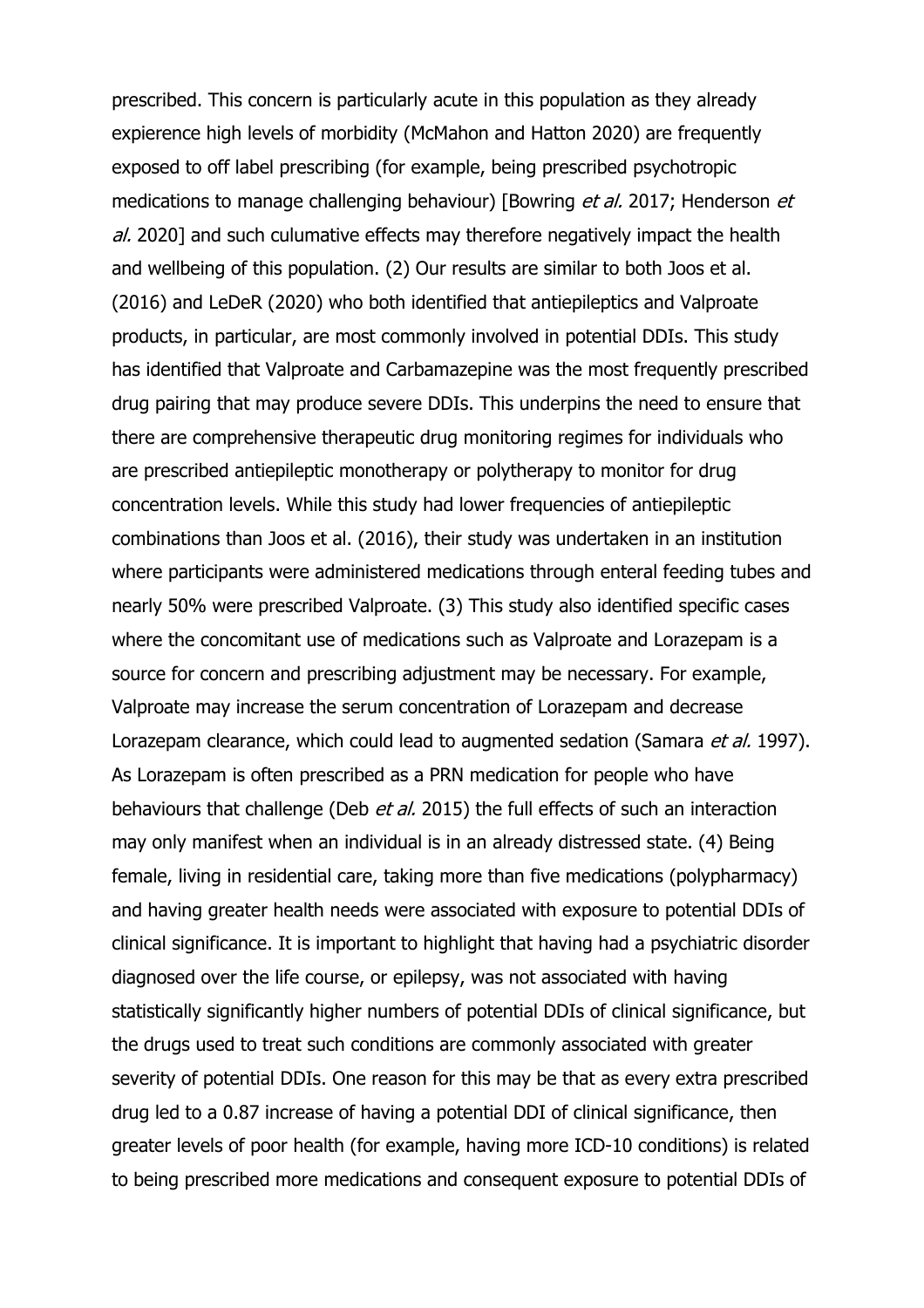clinical significance. Subsequently, it is vitally important to ensure that there are regular health and medication reviews (Scheifes et al. 2016; Henderson et al 2020) for all people with ID along with appropriate training for staff to recognise DDIs and mitigate for diagnostic overshadowing [\(Mason and Scior 2004\)](#page-17-8). (5) Given that our findings highlight that there were 320 instances where people should be provided with further information regarding potential adverse effects, there is also a critical need to ensure that people with ID are provided with an appropriate and understandable level of medication-related information [\(O'Dwyer](#page-18-9) et al. 2015). The Prescribing Competency Framework (RPS, 2016) in the UK sets out that prescribers have to understandably communicate potential unwanted effects; consequently, this should include potential DDIs to enable individuals to make informed decisions about treatment. This would assist people with ID to report any unwanted side effects. Additional adjustments should be made for individuals who have communication impairments. 6) Antiepileptics and psychotropic drugs are frequently involved in potential DDIs. As they are prescribed in high levels in this population (McMahon et al. 2020; Bowring et al. 2017; O' Dwyer et al. 2017) it is important that initiatives to stop inappropriate prescribing (e.g. stopping over medication of people [NHS, 2017]) are implemented and regularly evaluated to measure effectiveness as a matter of priority.

Notwithstanding these findings, there are important limitations of this study that need to be kept in mind. Frist, drug-drug interaction programs are known to report clinically minor or theoretical interactions, and this is likely to overestimate the prevalence of potentially relevant clinical DDIs [\(Kheshti](#page-17-9) et al. 2016, Muhič et al. 2017). Second, the sample was small and the self-reporting and proxy nature of the study increases the potential of information bias. Third, the inclusion of PRN medication prescribed within the previous 28 days may inflate the prevalence of medication use. Fourth, side effects potentially caused by DDIs were not assessed during data collection. This should be considered in future studies. Fifth, the presence of "requires further information" in the definition of potentially clinically significant DDIs may be considered overly inclusive. However, it was determined that even potential DDIs that 'require further information' can have a severe impact which could incapacitate or result in either a permanent detrimental effect or a life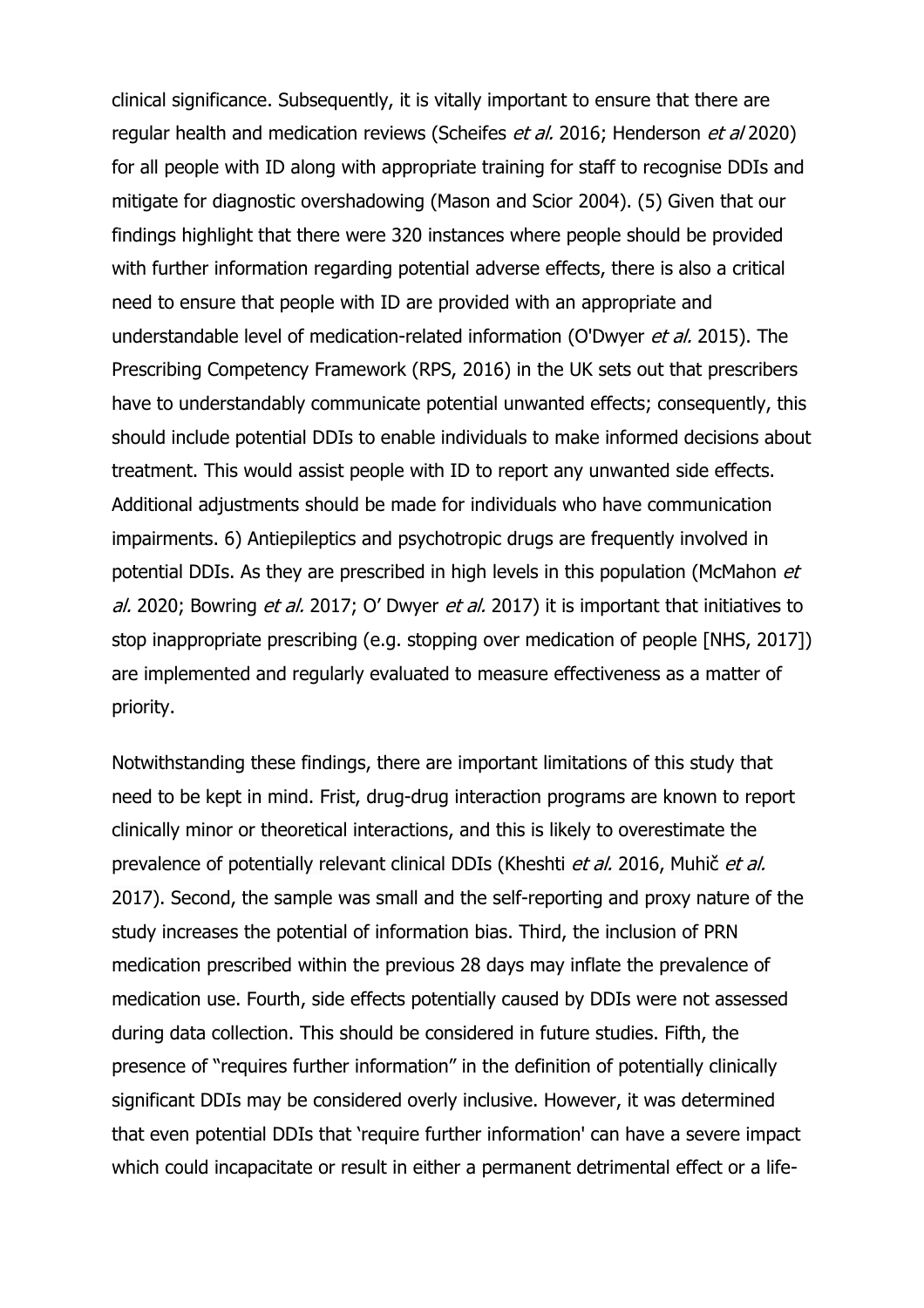threatening event. Consequently, their inclusion was considered necessary and proportionate to the identified risks.

# **Implications for Practice**

While it is not possible to determine if medications were clinically justified and "appropriately" or "inappropriately" prescribed in this study, this brief report does offer some insight into the frequency and severity of potential DDIs that this population may experience. As far as we are aware, such data has not been published at a population level. The clinical implications of this study underline that frequent health and medication reviews are critically important [\(Scheifes](#page-18-10) et al. [2016\)](#page-18-10). This is especially the case where individuals are prescribed antiepileptic and psychotropic drugs as these were associated with the greatest severity of potential DDIs. As there is still limited data supporting the efficacy and safety of most commonly employed psychotropic drug combinations in this population (O'Dwyer et al. 2017) such prescribing warrants careful contemplation. Nonetheless, as with all prescribing decisions, clinicians need to consider the risks and benefits and weigh up the intended outcome vs quality of life in consultation with the patient and relevant others.

#### **Acknowledgments**

Acknowledgements: The authors would like to thank all service users, their families, service providers and support staff who contributed to this research and also the following research staff who contributed to data collection: Andrea Bowring, Carolann Romeril, Rachel Foster, Callum Grey, Dermot Harrison, Jane Nicole, Judith Russell and Helen Sands. The authors are also very grateful to the Government of Jersey Health and Community Services and Les Amis Services for their support to complete this research.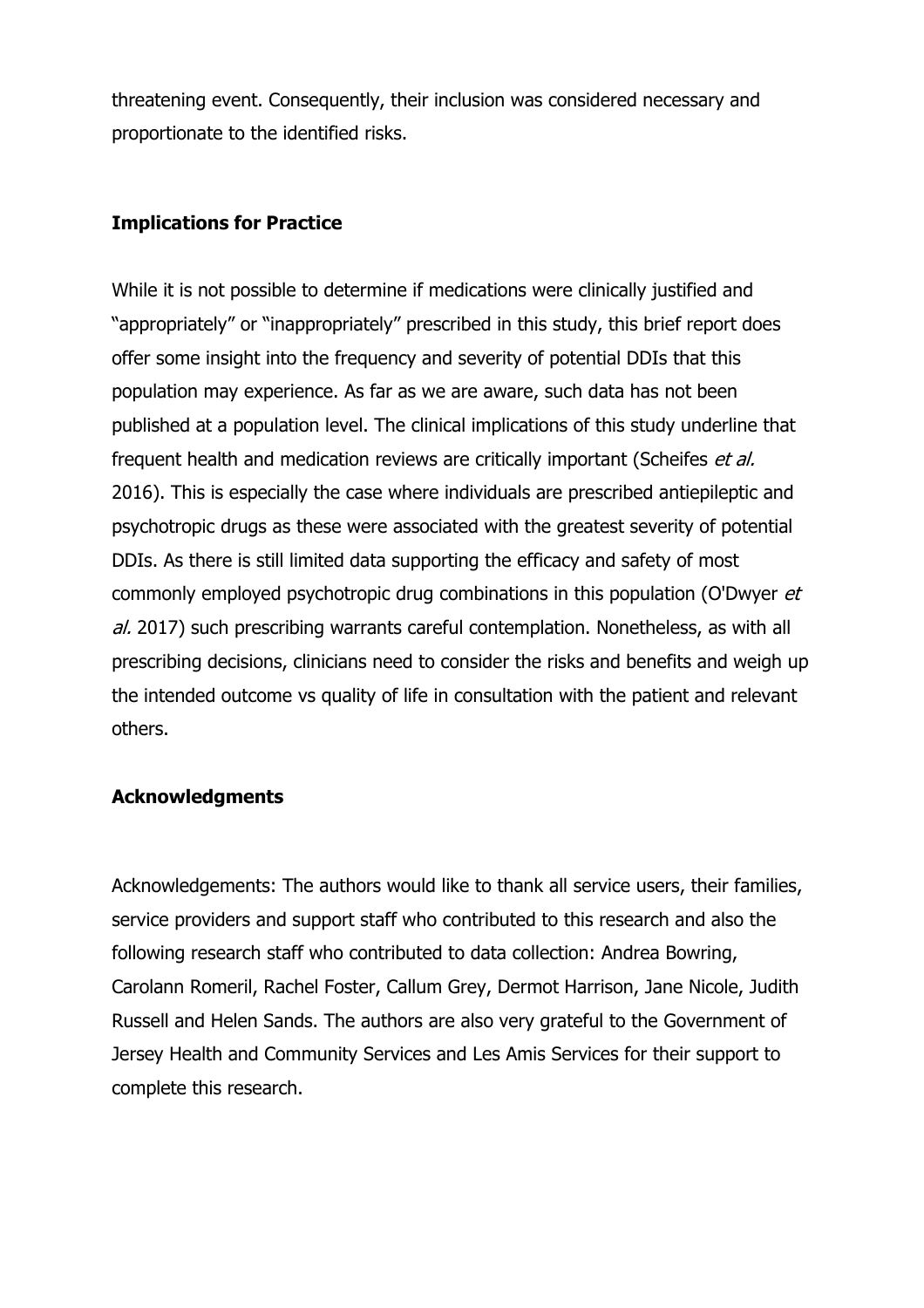# **References**

- <span id="page-16-2"></span>Arnold, L. E. (1993) Clinical pharmacological issues in treating psychiatric disorders of patients with mental retardation. Ann Clin Psychiatry, **5,** 189-97.
- Benson, H. A. E., Grice, J. E., Mohammed, Y., Namjoshi, S. & Roberts, M. S. (2019) Topical and Transdermal Drug Delivery: From Simple Potions to Smart Technologies. Current drug delivery, **16,** 444-460.
- <span id="page-16-6"></span>Björkman, I. K., Fastbom, J., Schmidt, I. K., Bernsten, C. B. & Group, P. C. o. t. E. i. E. R. (2002) Drug—Drug Interactions in the Elderly. Annals of Pharmacotherapy, **36,** 1675-1681.
- <span id="page-16-4"></span>Bowring, D. L., Totsika, V., Hastings, R. P., Toogood, S. & McMahon, M. (2017) Prevalence of psychotropic medication use and association with challenging behaviour in adults with an intellectual disability. A total population study. J Intellect Disabil Res, **61,** 604-617.
- <span id="page-16-7"></span>Cohen, J. (1988). Statistical power analysis for the behavioural sciences. Hillsdale, NJ: Laurence Erlbaum Associates. In: Inc.
- Deb, S., Unwin, G. & Deb, T. (2015) Characteristics and the trajectory of psychotropic medication use in general and antipsychotics in particular among adults with an intellectual disability who exhibit aggressive behaviour. J Intellect Disabil Res, **59,** 11-25.
- Department of Health (2008) Guidance on nominating a consultee for research involving adults who lack capacity to consent.
- Emerson, E., Felce, D. & Stancliffe, R. J. (2013) Issues concerning self-report data and population-based data sets involving people with intellectual disabilities. Intellect Dev Disabil, **51,** 333-48.
- <span id="page-16-1"></span>Emerson, E., Hatton, C., Baines, S. & Robertson, J. (2016) The physical health of British adults with intellectual disability: cross sectional study. International journal for equity in health, **15,** 11-11.
- Folch, A., Salvador-Carulla, L., Vicens, P., Cortés, M. J., Irazábal, M., Muñoz, S., Rovira, L., Orejuela, C., González, J. A. & Martínez-Leal, R. (2019) Health indicators in intellectual developmental disorders: The key findings of the POMONA-ESP project. Journal of Applied Research in Intellectual Disabilities, **32,** 23-34.
- <span id="page-16-0"></span>Government of Jersey (2019) Population Estimates. Available at [https://www.gov.je/SiteCollectionDocuments/Government%20and%20admini](https://www.gov.je/SiteCollectionDocuments/Government%20and%20administration/R%20Population%20Estimate%202019%2020200615%20SU.pdf) [stration/R%20Population%20Estimate%202019%2020200615%20SU.pdf](https://www.gov.je/SiteCollectionDocuments/Government%20and%20administration/R%20Population%20Estimate%202019%2020200615%20SU.pdf)
- Glover, G., Williams, R., Heslop, P., Oyinlola, J. & Grey, J. (2017) Mortality in people with intellectual disabilities in England. J Intellect Disabil Res, **61,** 62-74.
- <span id="page-16-5"></span>Gnjidic, D., Hilmer, S. N., Blyth, F. M., Naganathan, V., Waite, L., Seibel, M. J., McLachlan, A. J., Cumming, R. G., Handelsman, D. J. & Le Couteur, D. G. (2012) Polypharmacy cutoff and outcomes: five or more medicines were used to identify communitydwelling older men at risk of different adverse outcomes. J Clin Epidemiol, **65,** 989- 95.
- Haider, S. I., Ansari, Z., Vaughan, L., Matters, H. & Emerson, E. (2014) Prevalence and factors associated with polypharmacy in Victorian adults with intellectual disability. Res Dev Disabil, **35,** 3071-80.
- <span id="page-16-3"></span>Hove, O., Biringer, E., Havik, O. E., Assmus, J., Braatveit, K. J., Holm, S. E. H. & Hermann, M. (2019) Prevalence of drug use among adults with intellectual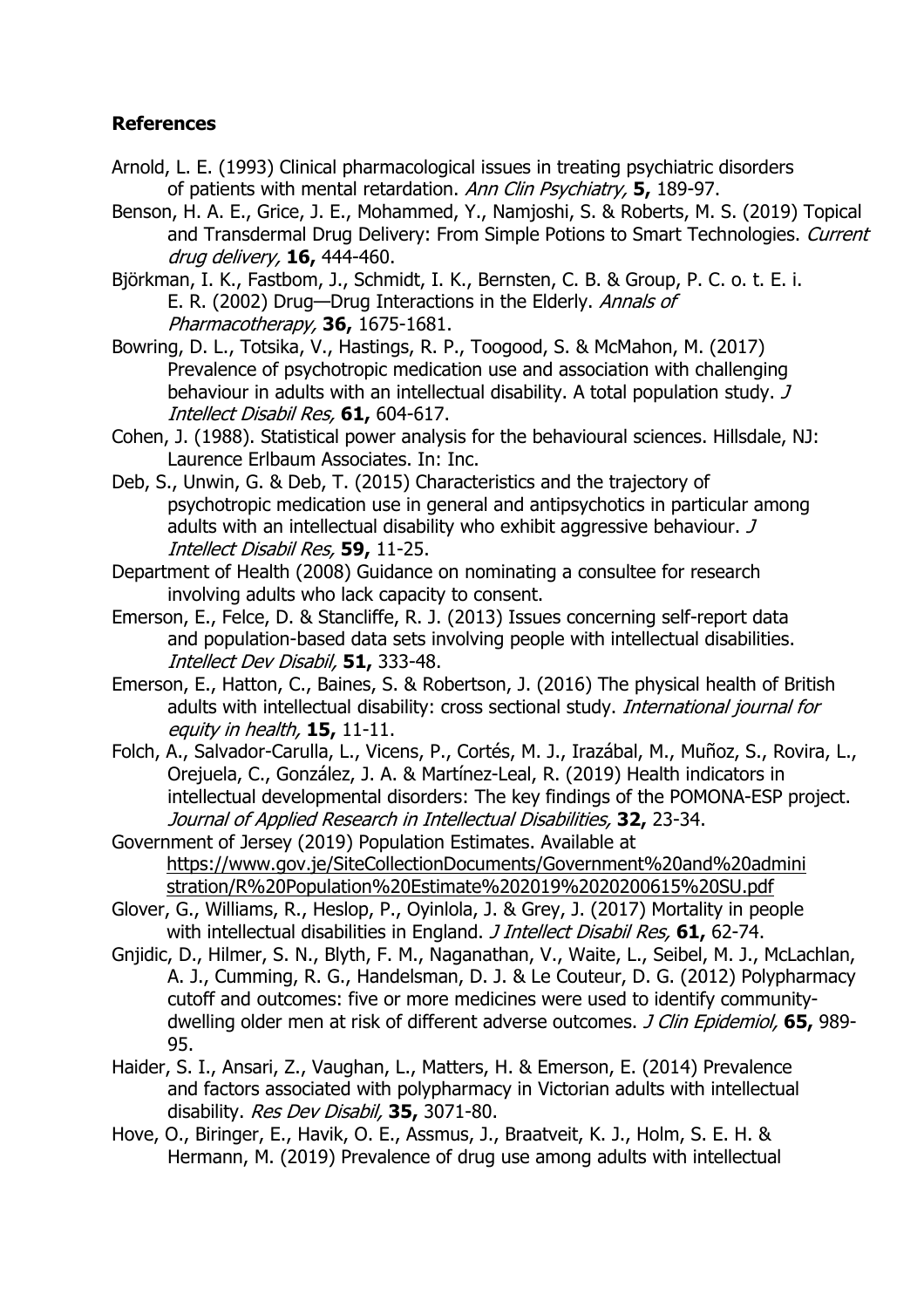disabilities compared with drug use in the general population. Pharmacoepidemiology and Drug Safety, **28,** 337-344.

- <span id="page-17-0"></span>Hughes-McCormack, L. A., Rydzewska, E., Henderson, A., MacIntyre, C., Rintoul, J. & Cooper, S.-A. (2018) Prevalence and general health status of people with intellectual disabilities in Scotland: a total population study. Journal of Epidemiology and Community Health, **72,** 78-85.
- Joos, E., Mehuys, E., Remon, J. P., Van Winckel, M. & Boussery, K. (2016) Analysis of drug use in institutionalized individuals with intellectual disability and tube feeding. Acta Clin Belg, **71,** 76-80.
- <span id="page-17-6"></span>Juurlink, D. N., Mamdani, M., Kopp, A., Laupacis, A. & Redelmeier, D. A. (2003) Drug-drug interactions among elderly patients hospitalized for drug toxicity. Jama, **289,** 1652-1658.
- <span id="page-17-9"></span>Kheshti, R., Aalipour, M. & Namazi, S. (2016) A comparison of five common drugdrug interaction software programs regarding accuracy and comprehensiveness. Journal of research in pharmacy practice, **5,** 257-263.
- <span id="page-17-1"></span>Kinnear, D., Morrison, J., Allan, L., Henderson, A., Smiley, E. & Cooper, S.-A. (2018) Prevalence of physical conditions and multimorbidity in a cohort of adults with intellectual disabilities with and without Down syndrome: cross-sectional study. BMJ Open, **8,** e018292.
- <span id="page-17-3"></span>Kohler, G. I., Bode-Boger, S. M., Busse, R., Hoopmann, M., Welte, T. & Boger, R. H. (2000) Drug-drug interactions in medical patients: effects of in-hospital treatment and relation to multiple drug use. Int J Clin Pharmacol Ther, **38,** 504-13.
- Landes, S. D., Stevens, J. D. & Turk, M. A. (2020) Cause of death in adults with intellectual disability in the United States. Journal of Intellectual Disability Research, **n/a**.
- Learning Disability Mortality Review (2020) Learning Disabilities Mortality Review (LeDeR) Annual Report 2019. University of Bristol
- <span id="page-17-5"></span>Lunsky, Y. & Modi, M. (2017) Predictors of psychotropic polypharmacy among outpatients with Psychiatric disorders and intellectual disability. Psychiatric Services, **69,** 242-246.
- <span id="page-17-8"></span>Mason, J. & Scior, K. (2004) 'Diagnostic overshadowing'amongst clinicians working with people with intellectual disabilities in the UK. Journal of Applied Research in Intellectual Disabilities, **17,** 85-90.
- <span id="page-17-7"></span>Maulik, P. K., Mascarenhas, M. N., Mathers, C. D., Dua, T. & Saxena, S. (2011) Prevalence of intellectual disability: a meta-analysis of population-based studies. Research in developmental disabilities, **32,** 419-436.
- <span id="page-17-2"></span>Mental Capacity Act. (2005) London: The Stationery Office.
- McMahon, M. & Hatton, C. (2020) A comparison of the prevalence of health problems among adults with and without intellectual disability: A total administrative population study. Journal of Applied Research in Intellectual Disabilities, **n/a**.
- <span id="page-17-4"></span>McMahon, M., Hatton, C. & Bowring, D. L. (2020) Polypharmacy and psychotropic polypharmacy in adults with intellectual disability: a cross-sectional total population study. Journal of Intellectual Disability Research, **64,** 834-851.
- Muhič, N., Mrhar, A. & Brvar, M. (2017) Comparative analysis of three drug–drug interaction screening systems against probable clinically relevant drug–drug interactions: a prospective cohort study. European Journal of Clinical Pharmacology, **73,** 875-882.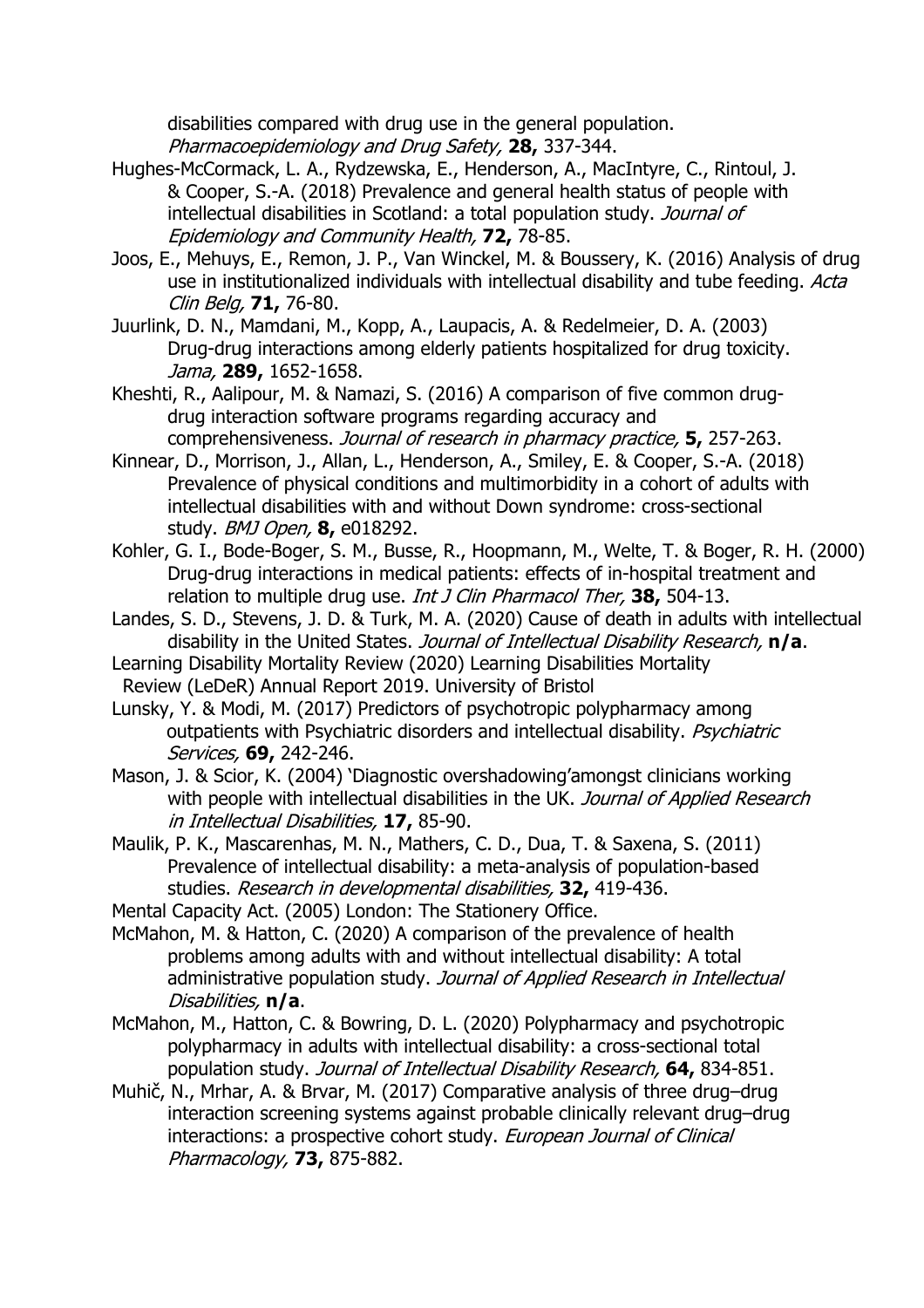- <span id="page-18-7"></span>Novaes, P. H., Da Cruz, D. T., Lucchetti, A. L. G., Leite, I. C. G. & Lucchetti, G. (2017) The "iatrogenic triad": polypharmacy, drug–drug interactions, and potentially inappropriate medications in older adults. International Journal of Clinical Pharmacy, **39,** 818-825.
- <span id="page-18-2"></span>O'Dwyer, C., McCallion, P., Henman, M., McCarron, M., O'Leary, E., Burke, E., O'Connell, J. & O'Dwyer, M. (2019) Prevalence and patterns of antipsychotic use and their associations with mental health and problem behaviours among older adults with intellectual disabilities. Journal of Applied Research in Intellectual Disabilities, **32,** 981-993.
- <span id="page-18-4"></span>O'Dwyer, M., McCallion, P., McCarron, M. & Henman, M. (2018) Medication use and potentially inappropriate prescribing in older adults with intellectual disabilities: a neglected area of research. Therapeutic advances in drug safety, **9,** 535-557.
- <span id="page-18-9"></span>O'Dwyer, M., Meštrović, A. & Henman, M. (2015) Pharmacists' medicines-related interventions for people with intellectual disabilities: a narrative review. *Int J* Clin Pharm, **37,** 566-78.
- <span id="page-18-3"></span>O'Dwyer, M., Peklar, J., McCallion, P., McCarron, M. & Henman, M. C. (2016) Factors associated with polypharmacy and excessive polypharmacy in older people with intellectual disability differ from the general population: a cross-sectional observational nationwide study. BMJ Open, **6,** e010505.
- <span id="page-18-0"></span>O'Leary, L., Cooper, S. A. & Hughes-McCormack, L. (2018) Early death and causes of death of people with intellectual disabilities: A systematic review. J Appl Res Intellect Disabil, **31,** 325-342.
- <span id="page-18-6"></span>Palleria, C., Di Paolo, A., Giofrè, C., Caglioti, C., Leuzzi, G., Siniscalchi, A., De Sarro, G. & Gallelli, L. (2013) Pharmacokinetic drug-drug interaction and their implication in clinical management. Journal of research in medical sciences : the official journal of Isfahan University of Medical Sciences, **18,** 601-610.
- <span id="page-18-5"></span>Preston, C. L. (2019) Stockley's drug interactions, (Trans. Pharmaceutical Press London.
- <span id="page-18-8"></span>Rodrigues, M. C. S. & Oliveira, C. d. (2016) Drug-drug interactions and adverse drug reactions in polypharmacy among older adults: an integrative review. Revista latino-americana de enfermagem, **24**.
- <span id="page-18-10"></span>Royal Pharmaceutical Society (2016). A competency framework for all prescribers. A Competency Framework for all Prescribers.
- Scheifes, A., Egberts, T. C., Stolker, J. J., Nijman, H. L. & Heerdink, E. R. (2016) Structured Medication Review to Improve Pharmacotherapy in People with Intellectual Disability and Behavioural Problems. J Appl Res Intellect Disabil, **29,** 346-55.
- <span id="page-18-1"></span>Samara, E. E., Granneman, R. G., Witt, G. F. & Cavanaugh, J. H. (1997) Effect of Valproate on the Pharmacokinetics and Pharmacodynamics of Lorazepam. The Journal of Clinical Pharmacology, **37,** 442-450
- Trollor, J., Srasuebkul, P., Xu, H. & Howlett, S. (2017) Cause of death and potentially avoidable deaths in Australian adults with intellectual disability using retrospective linked data. BMJ Open, **7,** e013489.
- Y Lunsky, M. (2018) Predictors of Psychotropic Polypharmacy Among Outpatients With Psychiatric Disorders and Intellectual Disability. Psychiatric Services, **69,** 242-246.